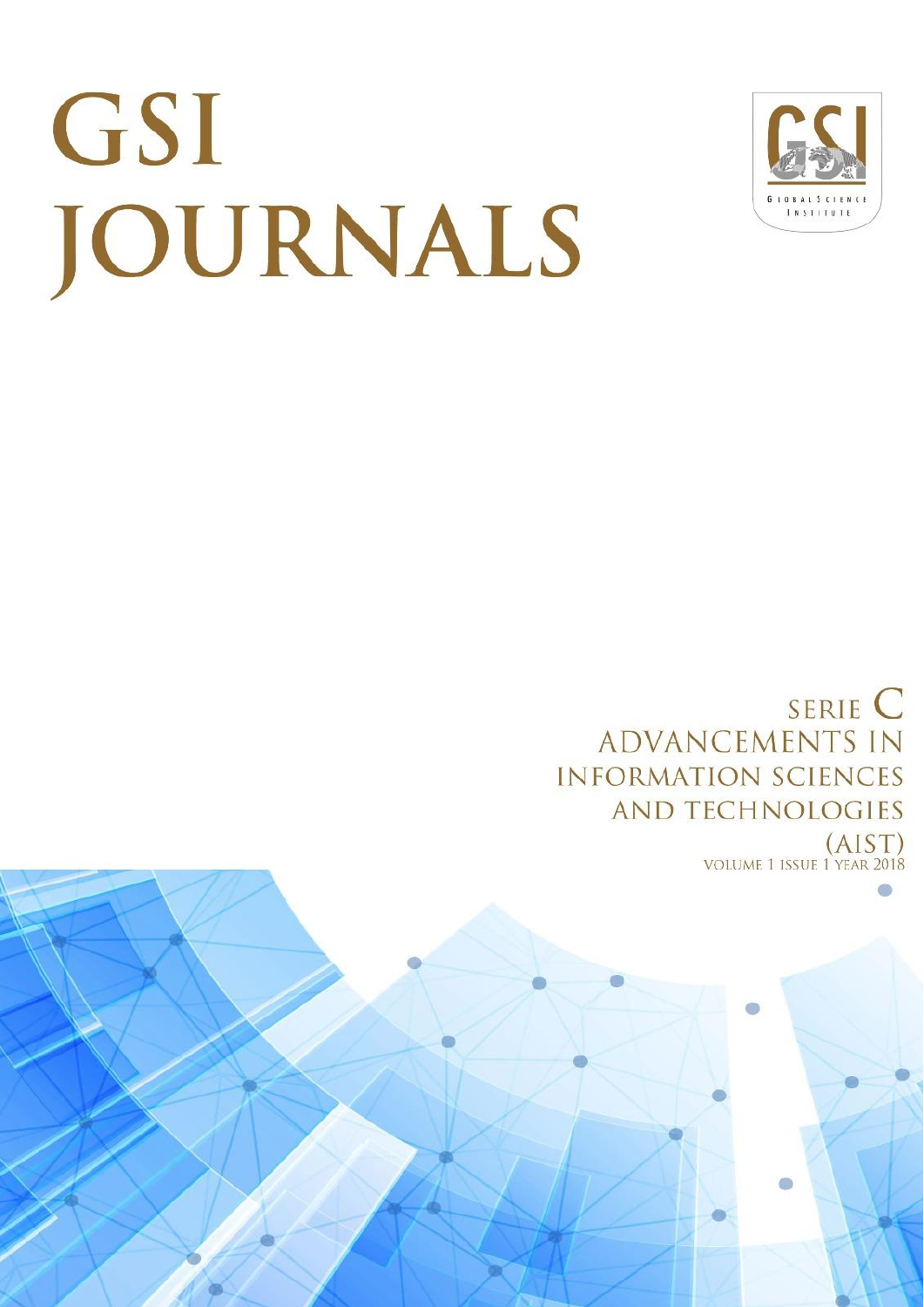# GSI JOURNALS SERIE C: ADVANCEMENTS IN INFORMATION SCIENCES AND TECHNOLOGIES

Volume: 1 Issue: 1

### **JOURNAL INFO (COPYRIGHT)**

| <b>Journal Name</b> | GSI Journals Serie C: Advancements in Information Sciences and Technologies |
|---------------------|-----------------------------------------------------------------------------|
| E-Mail              | GSIJournalsC@gsico.org                                                      |
| Web                 | https://gsico.info/publications                                             |
| <b>Adress</b>       | Adress: Josipa Broza Tita 23A sprat II, PD97.KO Podgorica III - MONTENEGRO  |
| <b>Publisher</b>    | Hilmi Rafet Yüncü                                                           |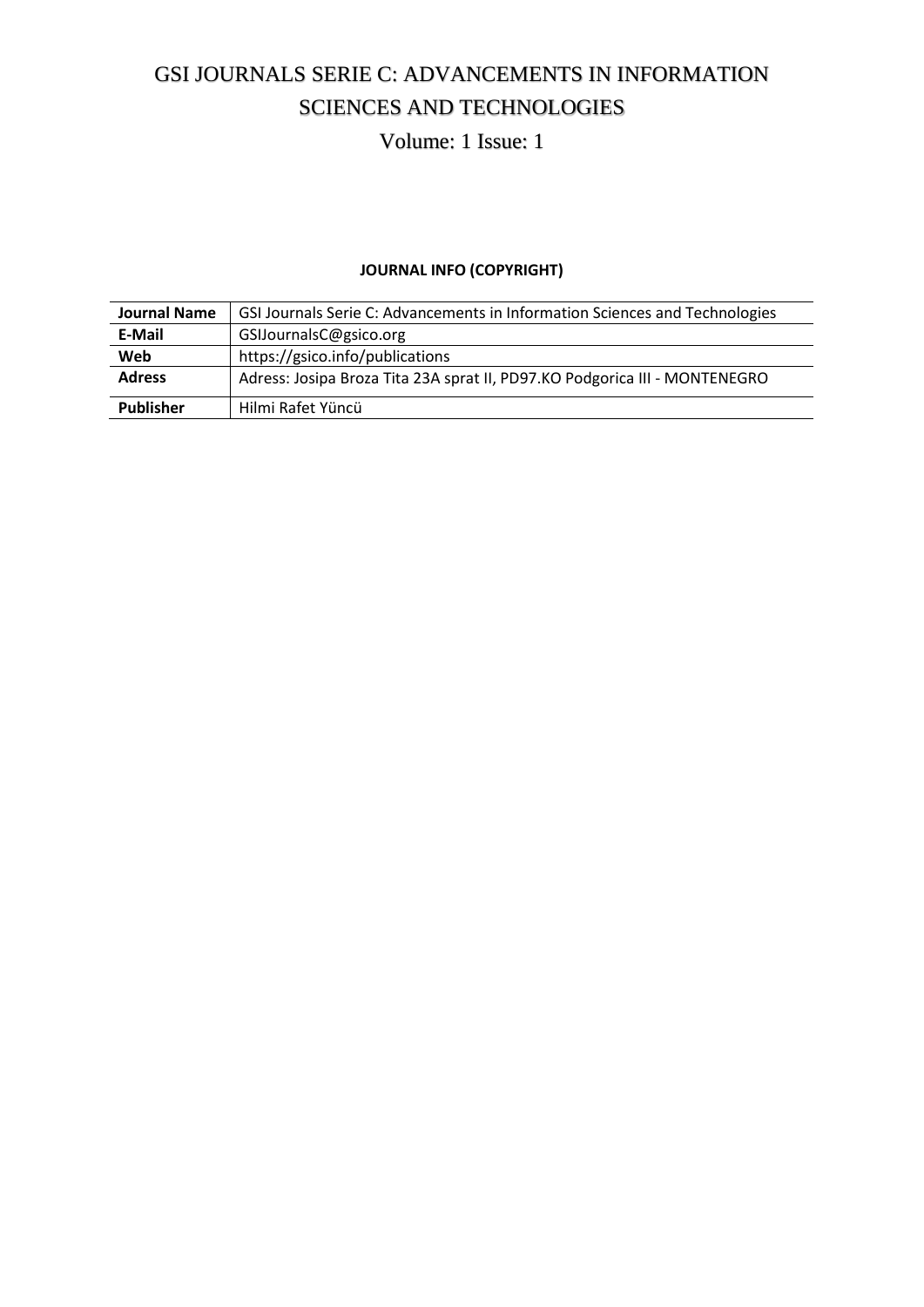## GSI JOURNALS SERIE C: ADVANCEMENTS IN INFORMATION SCIENCES AND TECHNOLOGIES

Volume: 1 Issue: 1

#### *Chef in Editor*

*Saye Nihan Çabuk*  (Assoc. Prof. – Eskisehir Technology University)

*Co-Editor Şükran Şahin*  (Prof. - Ankara University)

#### *Editorial Board*

| Alper Çabuk                                       | Avinash Pawar                                        |  |
|---------------------------------------------------|------------------------------------------------------|--|
| (Prof. - Eskisehir Technology University)         | (Assoc. Prof. - University of Pune)                  |  |
| Dileep Kumar                                      | Francesco Greco                                      |  |
| (Assoc. Prof. - BERJAYA University College)       | (Prof. - University of Niccolò Cusano)               |  |
| <b>Dimitrios Diamantis</b>                        | Detlev Remy                                          |  |
| (Prof. - Les Roches Global Hospitality Education) | (Assoc. Prof. - Singaporian Institute of Technology) |  |
| Dragan Cisic                                      | M. Adel Atia-                                        |  |
| (Prof. - University of Rijeka)                    | (Assoc. Prof. Minia University)                      |  |
| Halim Perçin                                      | Jagbir Singh Kadyan                                  |  |
| (Prof. - Ankara University)                       | (Assoc. Prof. - University of Delhi)                 |  |
| Haywantee Ramkissoon                              | Mukhles Al-Ababneh                                   |  |
| (Assoc. Prof. - Curtin University)                | (Assoc. Prof. - Al-Hussein Bin Talal University)     |  |
| Jean-Pierre van der Rest                          | <b>Sunil Kumar Tiwari-</b>                           |  |
| (Prof. - Leiden University)                       | (Prof - A.P.S.University)                            |  |
| Jelena Janjusevic                                 | Gamal S. A. Khalifa                                  |  |
| (Assist. Prof. - Heriot-Watt University)          | (Assoc. Prof. - Lincoln University College)          |  |
| Judy Hou                                          | Hilmi Rafet Yüncü                                    |  |
| (Manager - The Emirates Academy of Hospitality    | (Assoc. Prof. - Anadolu University)                  |  |
| Management)                                       |                                                      |  |
| Mahdi Nasrollahi                                  | Athula Gnanapala                                     |  |
| (Assist. Prof. - Imam Khomeini Int. University)   | (Assoc. Prof. - Sabaragamuwa University)             |  |
| Mir Abdul Sofique                                 | <b>Taki Can METİN</b>                                |  |
| (Assoc. Prof. - University of Burdwan)            | (Assist. Prof.-Kırklareli University)                |  |
| Onur Çakır                                        | Cem Sayın                                            |  |
| (Assist. Prof. - Kırklareli University)           | (Assist. Prof. - Anadolu University)                 |  |
| Piyush Sharma                                     | Amitabh Upadhya                                      |  |
| (Assoc. Prof. Amity University)                   | (Prof. - Skyline University College)                 |  |
| Sonia Mileva                                      | Sunil Kumar                                          |  |
| (Prof. - Sofia University)                        | (Assoc. Prof. - Alliance University)                 |  |
| <b>Stephanie Morris</b>                           | Dejan S. Šabić                                       |  |
| (Assoc. Prof. - The Emirates Academy of           | (Prof. - University of Belgrade)                     |  |
| <b>Hospitality Management)</b>                    |                                                      |  |
| Verda Canbey Özgüler                              | Melike Uluçay                                        |  |
| (Prof. - Anadolu University)                      | (Assist. Prof. - Yaşar University                    |  |